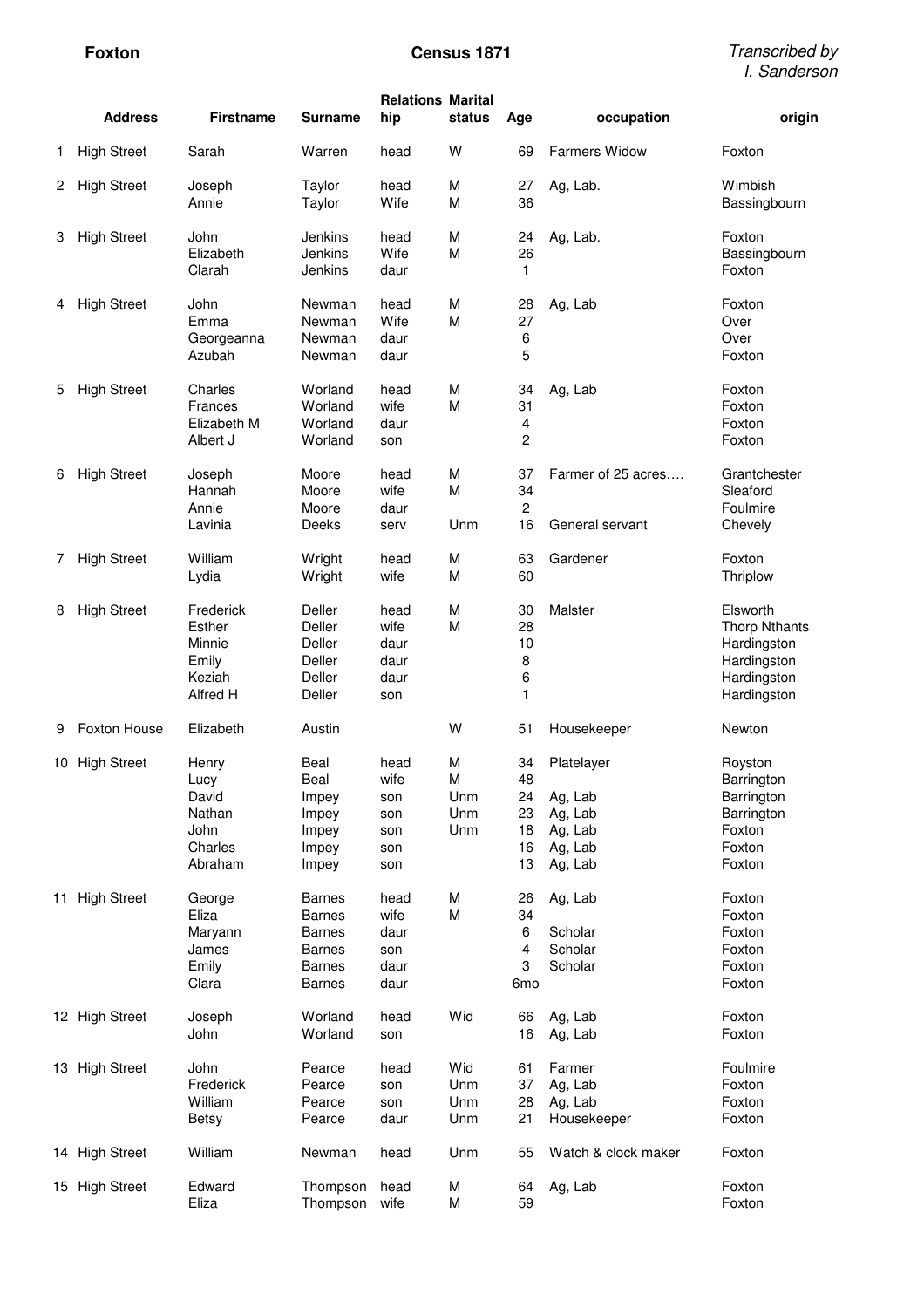**Foxton Census 1871** Transcribed by I. Sanderson

|    | 16 High Street                     | Fanny                                                                   | Cooper                                                                                                   | head                                               | Wid                         | 72                                                      | widow of Ag Lab                                           | Chesterton                                                                      |
|----|------------------------------------|-------------------------------------------------------------------------|----------------------------------------------------------------------------------------------------------|----------------------------------------------------|-----------------------------|---------------------------------------------------------|-----------------------------------------------------------|---------------------------------------------------------------------------------|
|    | 17 High Street                     | John<br>Martha                                                          | <b>Bateson</b><br><b>Bateson</b>                                                                         | head<br>g/daur                                     | Wid<br>Unm                  | 76<br>20                                                | Blacksmith<br>Housekeeper                                 | Foulmire<br>Foxton                                                              |
|    | 18 High Street                     | William Ward<br>Caroline<br>William J Jo.<br>Lydia<br>Jane              | Asplen<br>Asplen<br>Asplen<br>Beal<br>Kingsley                                                           | head<br>wife<br>son<br>serv<br>serv                | M<br>M<br>Unm<br>Unm<br>Unm | 49<br>39<br>19<br>19<br>17                              | Farmer of 350 acres<br>General servant<br>General servant | Willingham<br>Whittlesford<br>Duxford<br>Royston<br>Kellsham Herts              |
|    | 19 High Street                     | George<br>Naomi<br>James W<br>Mary<br>George                            | <b>Stock</b><br><b>Stock</b><br><b>Stock</b><br><b>Stock</b><br><b>Stock</b>                             | head<br>wife<br>son<br>daur<br>son                 | M<br>M                      | 26<br>24<br>6<br>3<br>$\overline{c}$                    | Ag, Lab<br>Scholar<br>Scholar                             | Foxton<br>Foxton<br>Foxton<br>Foxton<br>Foxton                                  |
|    | 20 High Street                     | William A<br>Emma<br>Christopher<br><b>Betsy</b><br>Hepzabah<br>Agnes L | <b>Bateson</b><br><b>Bateson</b><br><b>Bateson</b><br><b>Bateson</b><br><b>Bateson</b><br><b>Bateson</b> | head<br>wife<br>son<br>daur<br>daur<br>daur        | M<br>M                      | 27<br>25<br>6<br>5<br>$\overline{c}$<br>6 <sub>mo</sub> | Ag, Lab<br>Scholar<br>Scholar                             | Foxton<br>Foxton<br>Foxton<br>Foxton<br>Foxton<br>Foxton                        |
| 21 | <b>High Street</b><br>(White Horse | John<br>Mary<br>Agnes<br>John J                                         | <b>Hinkins</b><br>Hinkins<br>Hinkins<br>Hinkins                                                          | head<br>wife<br>daur<br>son                        | M<br>M                      | 34<br>23<br>$\overline{c}$<br>5 <sub>mo</sub>           | <b>Licensed Victualler</b>                                | Melbourn<br>Melbourn<br>Foxton<br>Foxton                                        |
|    | 22 The Bury<br><b>High Street</b>  | John<br>Martha<br>Emma<br>Henry<br>Mary Jane<br>Martha                  | Roads<br>Roads<br>Bowman<br>Bowman<br>Endersby<br>Docwra                                                 | head<br>wife<br>visitor<br>visitor<br>serv<br>serv | M<br>M<br>Wid<br>Unm<br>Unm | 47<br>48<br>33<br>$\overline{7}$<br>22<br>19            | Farmer of 619 acres<br>General servant<br>General servant | <b>Tott Ct Road</b><br>Ashwell<br>Ashwell<br>Ashwell<br>Royston<br>Bassingbourn |
|    | 23 High Street                     | Ann<br>William                                                          | Worland<br>Worland                                                                                       | head<br>son                                        | Wid<br>Unm                  | 62<br>42                                                |                                                           | <b>St.Ives Hunts</b><br>Foxton                                                  |
|    | 24 High Street                     | Ann<br>Mary J<br>Joseph A<br>Elizabeth A                                | Worland<br>Worland<br>Worland<br>Worland                                                                 | lodger<br>daur<br>son<br>daur                      | Wid                         | 36<br>9<br>4<br>3                                       | Labs wife<br>Scholar<br>Scholar<br>Scholar                | Barrington<br>Foxton<br>Kneesworth<br>Foxton                                    |
|    | 25 High Street                     | William<br>Eliza                                                        | Matthews<br>Matthews                                                                                     | head<br>wife                                       | М<br>М                      | 24<br>21                                                | Ag, Lab                                                   | Foxton<br>Foxton                                                                |
|    | 26 High Street                     | Elizabeth                                                               | Wright                                                                                                   | head                                               | Wid                         | 80                                                      | formerly Gardeners wife                                   | Foxton                                                                          |
|    | 27 High Street                     | Jonah<br>Martha<br>Richard<br>Mary Ann                                  | Webb<br>Webb<br>Webb<br>Webb                                                                             | head<br>wife<br>son<br>daur                        | M<br>М                      | 27<br>23<br>3<br>1                                      | Ag, Lab<br>Scholar                                        | Morden<br><b>Broughton Hunts</b><br>Foxton<br>Foxton                            |
|    | 28 High Street                     | Arthur                                                                  | Rolson                                                                                                   | lodger                                             | Unm                         | 20                                                      | Maltsters labourer                                        | Stapleford                                                                      |
|    | 29 High Street                     | Daniel<br>Ann<br>Arthur                                                 | Huddleston head<br>Huddleston wife<br>Huddleston g/son                                                   |                                                    | М<br>М                      | 67<br>68<br>11                                          | <b>Butcher</b><br>Ag, Lab                                 | Coton<br>Comberton<br>Foxton                                                    |
| 30 | <b>High Street</b>                 | John<br>Mary Ann<br>Emily M<br>Clara<br>Charles G                       | Barker<br><b>Barker</b><br>Barker<br>Barker<br>Barker                                                    | lodger<br>wife<br>daur<br>daur<br>son              | M<br>M                      | 28<br>27<br>4<br>2<br>10 <sub>mo</sub>                  | Ag, Lab<br>Scholar                                        | Foulmire<br>Haslingfield<br>Foxton<br>Foxton<br>Foxton                          |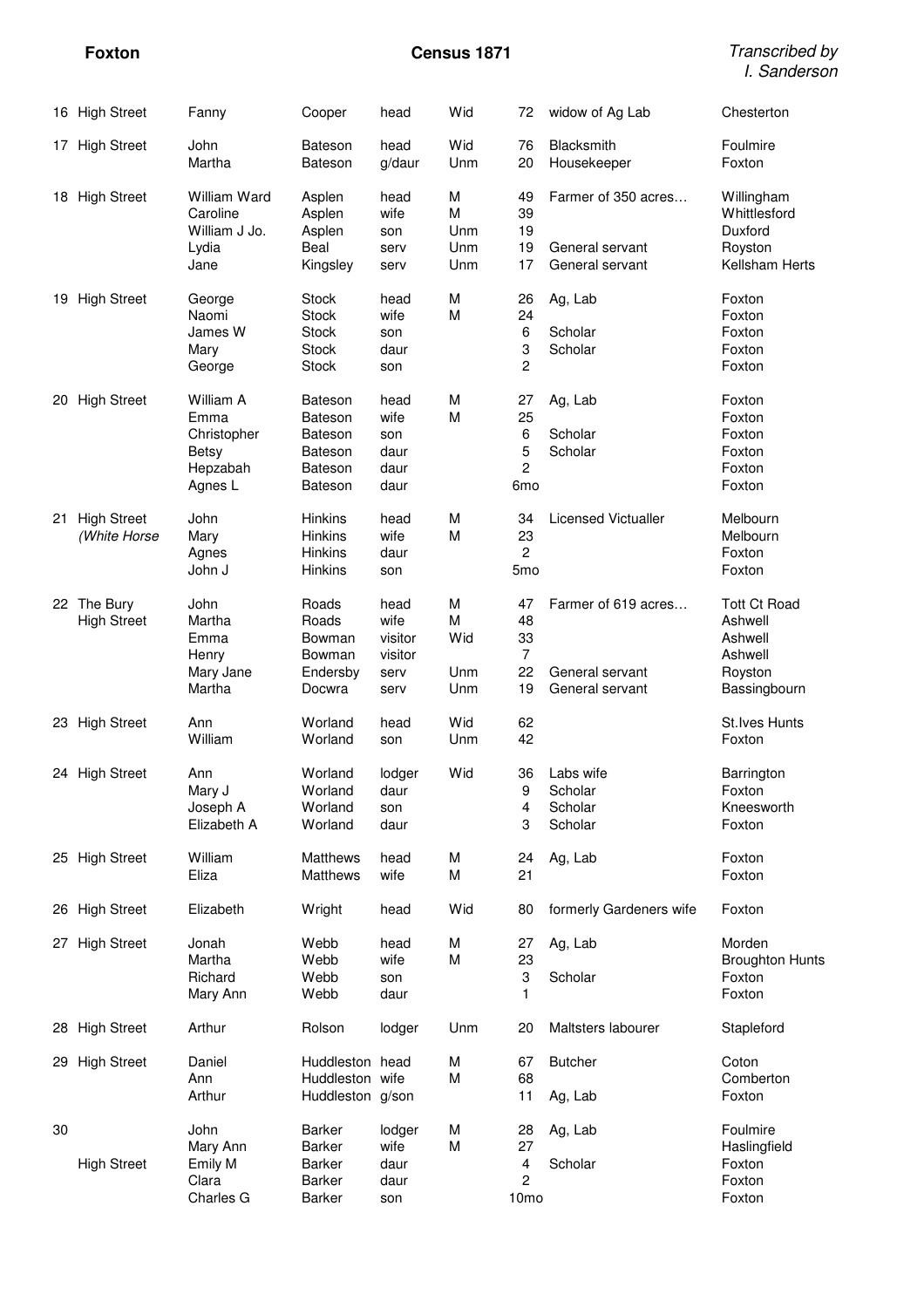**Foxton Census 1871** Transcribed by I. Sanderson

|    | 31 High Street     | Thomas<br>Mary                                              | Newman<br>Newman                                                                                   | head<br>wife                             | М<br>M        | 67<br>67                                    | Farm Baliff                              | Foxton<br>Chesterton                                          |
|----|--------------------|-------------------------------------------------------------|----------------------------------------------------------------------------------------------------|------------------------------------------|---------------|---------------------------------------------|------------------------------------------|---------------------------------------------------------------|
|    | 32 High Street     | Josiah<br>Sarah<br>William<br>James<br>Absolam<br>John      | <b>Barnes</b><br><b>Barnes</b><br><b>Barnes</b><br><b>Barnes</b><br><b>Barnes</b><br><b>Barnes</b> | head<br>wife<br>son<br>son<br>son<br>son | M<br>M        | 29<br>29<br>$\boldsymbol{9}$<br>5<br>4<br>2 | Ag, Lab<br>Scholar<br>Scholar<br>Scholar | Foxton<br>Foxton<br>Foxton<br>Foxton<br>Foxton<br>Foxton      |
|    | 33 High Street     | William (Jnr)<br>Challis                                    | Matthews<br>Matthews                                                                               | head<br>wife                             | М<br>M        | 42<br>40                                    | Ag, Lab                                  | Foxton<br>Foxton                                              |
| 34 |                    | William (Snr)<br>Fredrick<br>Sarah Ann                      | Matthews<br>Matthews<br>Matthews                                                                   | Head or loo Wid<br>g/s<br>g/daur         |               | 70<br>15<br>12                              | Ag Lab<br>Ag Lab<br>Scholar              | St. Ives Hunts<br>Foxton<br>Foxton                            |
|    | 35 High Street     | Mary                                                        | Squires                                                                                            | head                                     | M             | 50                                          | Husband left her                         | Foxton                                                        |
|    | 36 High Street     | Thomas<br>Jane                                              | <b>Barns</b><br><b>Barns</b>                                                                       | head<br>wife                             | М<br>M        | 52<br>52                                    | Ag, Lab                                  | Barrington<br>Barley                                          |
| 37 | <b>High Street</b> | Abraham<br>Elizabeth<br>Eliza<br>Sarah Ann<br>Fredrick I    | Impey<br>Impey<br>Impey<br>Impey<br>Impey                                                          | head<br>wife<br>dau<br>dau<br>g/son      | М<br>M<br>Unm | 53<br>51<br>21<br>14<br>5 <sub>mo</sub>     | Ag, Lab<br>Scholar                       | Foxton<br>Foxton<br>Foxton<br>Foxton<br>Harston               |
|    | 38 High Street     | Benjamin<br>Francis<br>William<br>George<br>Elenor<br>Emily | Wright<br>Wright<br>Wright<br>Wright<br>Wright<br>Wright                                           | head<br>wife<br>son<br>son<br>dau<br>dau | M<br>M        | 27<br>25<br>6<br>5<br>3<br>1                | Ag, Lab<br>Scholar<br>Scholar<br>Scholar | Foxton<br>Foxton<br>Foxton<br>Foxton<br>Foxton<br>Foxton      |
|    | 39 High Street     | Joseph<br>Rebecca<br>William<br>Sarah                       | Impey<br>Impey<br>Impey<br>Impey                                                                   | head<br>wife<br>son<br>dau               | M<br>М        | 29<br>27<br>6<br>$\overline{c}$             | Ag, Lab<br>Scholar                       | Foxton<br>Foxton<br>Foxton<br>Foxton                          |
|    | 40 High Street     | William<br>Sarah                                            | Bateson<br><b>Bateson</b>                                                                          | head<br>wife                             | М<br>м        | 50                                          | 70 Ag, Lab                               | Foxton<br>Foxton                                              |
|    | 41 High Street     | Elias<br>Caroline<br>Elias                                  | <b>Bateson</b><br><b>Bateson</b><br><b>Bateson</b>                                                 | lodger<br>wife<br>son                    |               | 20<br>19<br>7 <sub>mo</sub>                 |                                          | Foxton<br>Harston<br>Harston                                  |
|    | 42 High Street     | John<br>Elizabeth                                           | Fletcher<br>Fletcher                                                                               | head<br>wife                             |               | 51<br>51                                    | Ag. Lab                                  | Ferrets Marsh Nfk<br>Foxton                                   |
|    | 43 High Street     | Thomas<br>Maria<br>Amelia<br>William                        | llett<br>llett<br>llett<br>Coval                                                                   | head<br>wife<br>dau<br>son in law Unm    | M<br>M        | 27<br>33<br>$\mathbf{1}$<br>17              | Ag, Lab<br>Ag, Lab                       | Foxton<br>Poole Dorset<br>Foxton<br>Southampton               |
|    | 44 High Street     | David<br>Eliza<br>Sarah Ann<br>Ellen<br>Esther              | White<br>White<br>White<br>White<br>White                                                          | head<br>wife<br>dau<br>dau<br>dau        | М<br>М        | 43<br>34<br>7<br>4<br>1                     | Ag, Lab<br>Scholar<br>Scholar            | Furneaux Pelham Herts<br>Foxton<br>Foxton<br>Foxton<br>Foxton |
|    | 45 High Street     | Elijah<br>Sarah<br>Elizabeth<br>Allis                       | Wright<br>Wright<br>Wright<br>Wright                                                               | head<br>sister<br>niece<br>niece         | Unm<br>Unm    | 47<br>36<br>15<br>11                        | Ag, Lab<br>Scholar                       | Foxton<br>Foxton<br>Foxton<br>Foxton                          |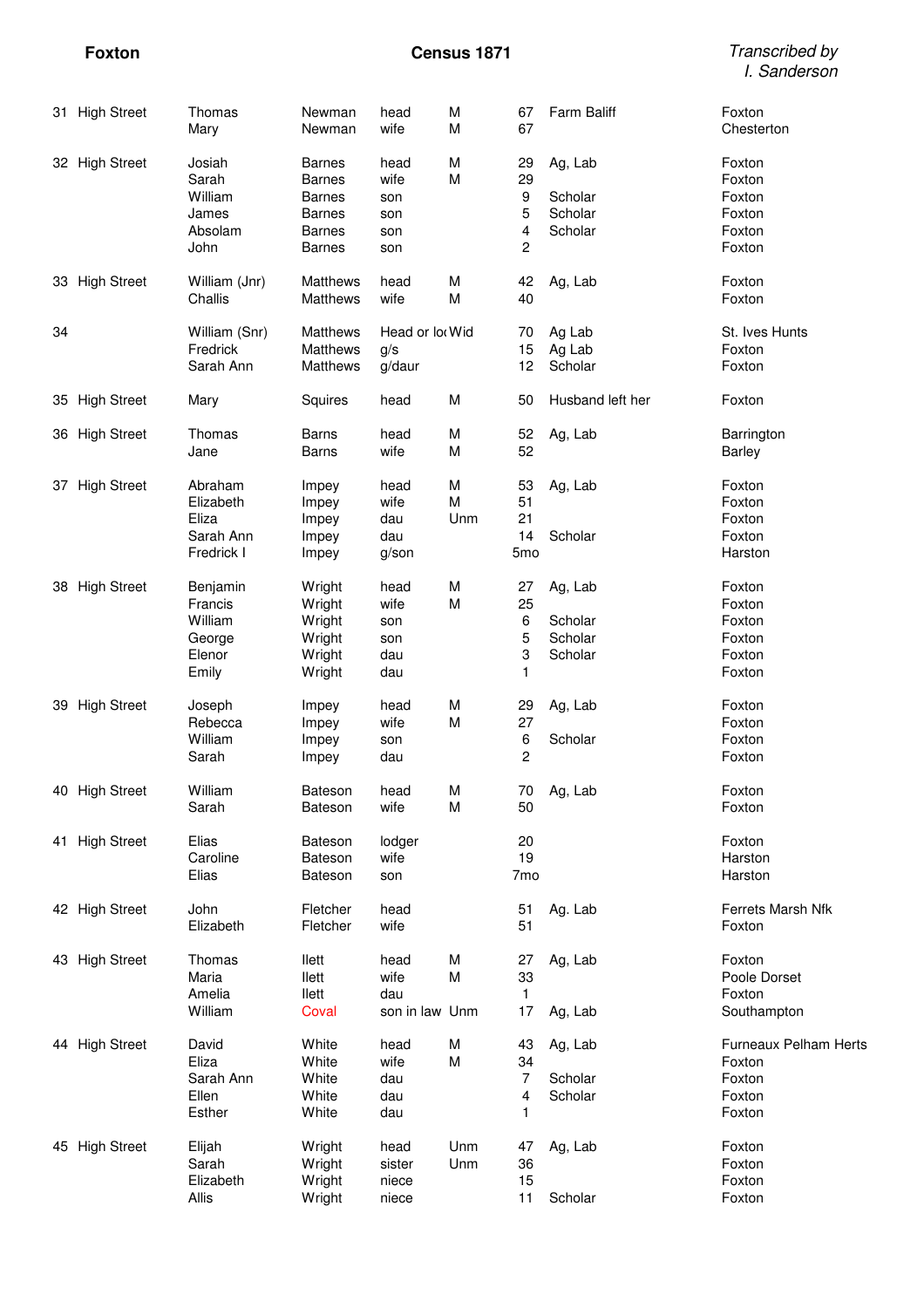# **Foxton Census 1871**

| Transcribed by |
|----------------|
| I. Sanderson   |

|    |                    | James<br>Charles<br>William | Wright<br>Wright<br>Wright   | nephew<br>nephew<br>nephew |        | 6<br>3<br>3 <sub>mo</sub> | Scholar            | Foxton<br>Foxton<br>Foxton |
|----|--------------------|-----------------------------|------------------------------|----------------------------|--------|---------------------------|--------------------|----------------------------|
|    | 46 High Street     | James<br>Mary Ann           | Mead<br>Mead                 | head<br>wife               | M<br>M | 48<br>46                  | Ag, Lab            | Foxton<br>Arkesden Essx    |
|    |                    | John                        | Mead                         | son                        | Unm    | 22                        | Ag, Lab            | Thriplow                   |
|    |                    | William                     | Mead                         | son                        |        | 16                        | Ag, Lab            | Foxton                     |
|    |                    | Frances                     | Mead                         | dau                        |        | 13                        | Scholar            | Foxton                     |
|    |                    | Emma                        | Mead                         | dau                        |        | 11                        | Scholar            | Foxton                     |
|    |                    | Hannah                      | Mead                         | dau                        |        | 8                         | Scholar            | Foxton                     |
|    |                    | Ruth                        | Mead                         | dau                        |        | 6                         | Scholar            | Foxton                     |
|    |                    | Annie                       | Mead                         | dau                        |        | 3                         | Scholar            | Foxton                     |
|    |                    | Dorkes [Dorcas]             | Mead                         | dau                        |        | 1                         |                    | Foxton                     |
|    | 47 High Street     | John                        | <b>Starr</b>                 | head                       | M      | 57                        | Ag, Lab            | Foxton                     |
|    |                    | Ann                         | <b>Starr</b>                 | wife                       | M      | 56                        |                    | Foxton                     |
|    |                    | Sarah Ann                   | <b>Starr</b>                 | dau                        | Unm    | 23                        |                    | Foxton                     |
|    |                    | James                       | <b>Starr</b>                 | son                        | Unm    | 21                        | Ag, Lab            | Foxton                     |
|    |                    | John                        | <b>Starr</b>                 | son                        |        | 16                        | Ag, Lab            | Foxton                     |
|    | 48 High Street     | William<br>Emma             | <b>Brand</b>                 | head<br>wife               | M<br>M | 45<br>44                  | Ag, Lab            | Foxton<br>Foxton           |
|    |                    | Rhuben                      | <b>Brand</b>                 |                            | Unm    |                           |                    | Foxton                     |
|    |                    | William                     | <b>Brand</b><br><b>Brand</b> | son<br>son                 |        | 17<br>15                  | Ag, Lab<br>Ag, Lab | Foxton                     |
|    |                    | Rachel                      | <b>Brand</b>                 | dau                        |        | 8                         | Scholar            | Foxton                     |
|    |                    | Emma                        | <b>Brand</b>                 | dau                        |        | 5                         | Scholar            | Foxton                     |
| 49 | <b>High Street</b> | William                     | Moore                        | head                       | M      | 43                        | Farmer of 85 acres | Foxton                     |
|    |                    | Sabina                      | Moore                        | wife                       | M      | 35                        |                    | Waterbeach                 |
|    |                    | Ada G                       | Moore                        | dau                        |        | 10                        |                    | <b>Harston</b>             |
|    |                    | Mary                        | Gilson                       | Serv                       | Unm    | 16                        | General Servant    | Fulbourn                   |
|    | 50 High Street     | John                        | Pink                         | head                       | M      | 66                        | Carpenter          | Foxton                     |
|    |                    | Lydia                       | Pink                         | wife                       | M      | 64                        |                    | Foxton                     |
|    |                    | Charles                     | Pink                         | son                        | Unm    | 26                        | Carpenter          | Foxton                     |
|    | 51 High Street     | Alfred<br>Hannah            | Worland                      | head<br>wife               | M<br>M | 30<br>30                  | Ag, Lab            | Foxton                     |
|    |                    |                             | Worland<br>Worland           | son                        |        | 9                         | Scholar            | Foxton<br>Foxton           |
|    |                    | Joseph<br>Martha            | Worland                      | dau                        |        | 7                         | Scholar            | Foxton                     |
|    |                    | Susan                       | Worland                      | dau                        |        | 3                         | Scholar            | Foxton                     |
|    |                    | John                        | Worland                      | son                        |        | 1                         |                    | Foxton                     |
|    | 52 High Street     | Joseph                      | Mead                         | head                       | M      | 46                        | Shepherd           | Foxton                     |
|    |                    | Margret                     | Mead                         | wife                       | M      | 41                        |                    | Foxton                     |
|    |                    | James                       | Mead                         | son                        | Unm    | 21                        | Ag, Lab            | Foxton                     |
|    |                    | George                      | Mead                         | son                        | Unm    | 18                        | Ag, Lab            | Foxton                     |
|    |                    | William                     | Mead                         | son                        |        | 16                        | Ag, Lab            | Foxton                     |
|    |                    | Thomas                      | Mead                         | son                        |        | 14                        | Ag, Lab            | Foxton                     |
|    |                    | Lydia                       | Mead                         | dau                        |        | 12                        | Scholar            | Foxton                     |
|    |                    | Job                         | Mead                         | son                        |        | 10                        | Scholar            | Foxton                     |
|    |                    | Eliza                       | Mead                         | dau                        |        | 8                         | Scholar            | Foxton                     |
|    |                    | Joe                         | Mead                         | son                        |        | 6                         | Scholar            | Foxton                     |
|    |                    | Elizabeth                   | Mead                         | dau                        |        | 4                         | Scholar            | Foxton                     |
|    |                    | Emely                       | Mead                         | dau                        |        | 1                         |                    | Foxton                     |
|    | 53 High Street     | William                     | Fordham                      | head                       | M      | 32                        | Blacksmith         | Burro** Green Cambs        |
|    |                    | Maryann                     | Fordham                      | wife                       | M      | 26                        |                    | Foxton                     |
|    |                    | Rebecca                     | Fordham                      | dau                        |        | $\overline{4}$            | Scholar            | Foxton                     |
|    |                    | Annie M                     | Fordham                      | dau                        |        | $\overline{\mathbf{c}}$   |                    | Foxton                     |
|    | 54 High Street     | Thomas                      | llett                        | head                       | M      | 66                        | Farmer of 3 acres  | Foxton                     |
|    |                    | Elizabeth                   | llett                        | wife                       | M      | 64                        |                    | Grantchester               |
|    |                    | Elizar                      | llett                        | dau                        | Unm    | 24                        |                    | Foxton                     |
|    |                    | Alfred                      | llett                        | son                        | Unm    | 28                        | Engine driver      | Foxton                     |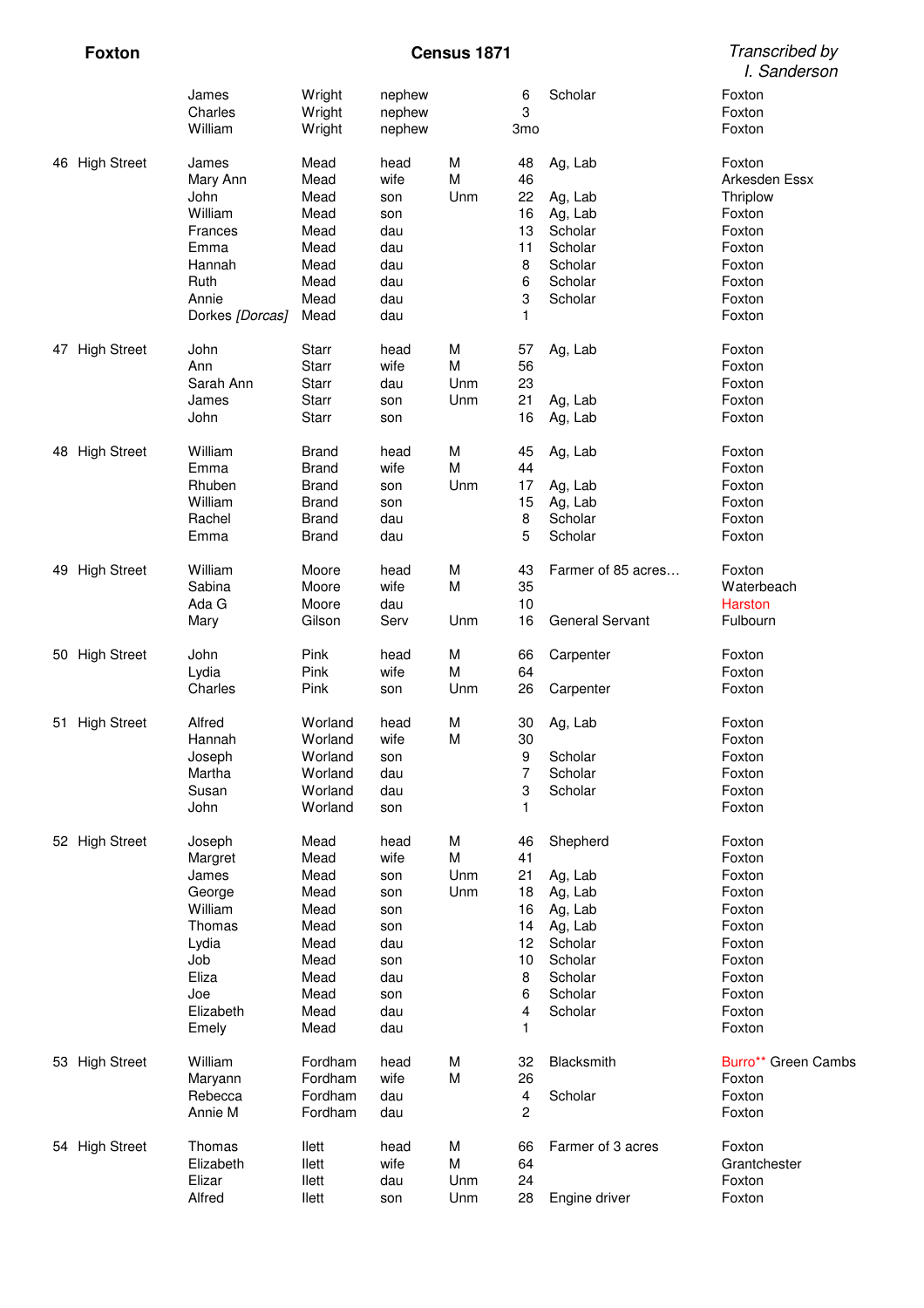|    | <b>Foxton</b>      |                                   |                             |                         | Census 1871 |                                    |                                | Transcribed by<br>I. Sanderson             |
|----|--------------------|-----------------------------------|-----------------------------|-------------------------|-------------|------------------------------------|--------------------------------|--------------------------------------------|
|    |                    | Alice<br>Elizabeth<br>Bessa       | llett<br>llett<br>Willis    | dau<br>g/dau<br>visitor |             | 17<br>3<br>5                       |                                | Foxton<br>Foxton<br>Mortlake Surrey        |
|    | 55 High Street     | William<br>Harriet                | Tuck<br>Tuck                | head<br>wife            | M<br>M      | 26<br>24                           | Ag, Lab                        | Foxton<br>Foxton                           |
|    |                    | Florence E<br>John T<br>William J | Tuck<br><b>Tuck</b><br>Tuck | dau<br>son<br>son       |             | 4<br>$\overline{c}$<br>6mo         |                                | Foxton<br>Foxton<br>Foxton                 |
|    | 56 High Street     | William<br>Emma                   | Rayner<br>Rayner            | head<br>wife            | M<br>M      | 49<br>41                           | Ag, Lab                        | Foxton<br>Foxton                           |
|    |                    | John<br>Elizabeth                 | Rayner<br>Rayner            | son<br>dau              | Unm         | 19<br>16                           | Ag, Lab                        | Foxton<br>Foxton                           |
|    |                    | Henry M                           | Rayner                      | son                     |             | 14                                 | Ag, Lab                        | Foxton                                     |
|    |                    | Emily<br>Louisa                   | Rayner<br>Rayner            | dau<br>dau              |             | 12<br>6                            | Scholar<br>Scholar             | Foxton<br>Foxton                           |
| 57 | <b>High Street</b> | Alfred James                      | Sanxter                     | head                    | Unm         | 39                                 | Farmer of 212 acres            | Waterbeach                                 |
|    |                    | Annie<br>Elizabeth                | <b>Wallis</b><br>Oakey      | housekeep Unm<br>serv   | Unm         | 28<br>19                           | Housekeeper<br>General servant | Comberton<br>Haslingfield                  |
|    | 58 High Street     | William                           | Worland                     | head                    | M           | 61                                 | Ag, Lab                        | Foxton                                     |
|    |                    | Mary<br>Mary                      | Worland<br><b>Barns</b>     | wife<br>mother in I Wid | M           | 63<br>94                           | widow of Ag, Lab               | Barley<br>Thriplow                         |
|    | 59 High Street     | Eliza                             | Barns                       | head                    | Unm         | 64                                 |                                | <b>Barley</b>                              |
|    |                    | James<br>Robert                   | Barns<br>Impey              | son<br>lodger           | Unm<br>Unm  | 24<br>45                           | Ag, Lab<br>Ag, Lab             | Foxton<br>Foxton                           |
| 60 | The Vicarage       | Joseph Walter                     | Berry                       | head                    | M           | 69                                 | Vicar                          | Thriplow                                   |
|    |                    | Sarah<br>Martha                   | Berry<br>Edersby            | wife<br>Serv            | M<br>Unm    | 55<br>23                           | General servant                | Grantham Rutland<br>Royston                |
| 61 | <b>High Street</b> | Charles<br>Ann                    | Sear<br>Sear                | head<br>wife            | M<br>M      | 52<br>51                           | Shepherd                       | <b>Tattenhoe Bucks</b><br>Gt Harwood Bucks |
|    | 62 High Street     | Timothy                           | Loker                       | head                    | M<br>M      | 45<br>48                           | Ag, Lab                        | Foxton                                     |
|    |                    | Ann<br>Cornelius                  | Loker<br>Loker              | wife<br>Stepson         |             | 18                                 | Ag, Lab                        | Duxford<br>Foxton                          |
|    |                    | Agnes<br>Selina                   | Loker<br>Loker              | dau<br>dau              |             | 13<br>9                            | Scholar                        | Foxton<br>Foxton                           |
|    |                    | Emily                             | Loker                       | dau                     |             | 7                                  | Scholar                        | Foxton                                     |
|    |                    | Louisa                            | Loker                       | dau                     |             | 5                                  | Scholar                        | Foxton                                     |
|    |                    | Ephraim<br>Martha                 | Loker<br>Loker              | son<br>dau              |             | $\overline{c}$<br>2 <sub>mo</sub>  |                                | Foxton<br>Foxton                           |
|    | 63 High Street     | John                              | Wright                      | head                    | M           | 34                                 | Ag, Lab                        | Foxton                                     |
|    |                    | Elizabeth                         | Wright                      | wife                    | M           | 38                                 |                                | Shelford                                   |
|    |                    | <b>Betsy</b>                      | Wright                      | dau                     |             | 10                                 | Scholar                        | Foxton                                     |
|    |                    | Harriet<br>John                   | Wright<br>Wright            | dau<br>son              |             | $\overline{7}$<br>10 <sub>mo</sub> | Scholar                        | Foxton<br>Foxton                           |
|    | 64 High Street     | James                             | Worland                     | head                    | Wid         | 64                                 | Ag, Lab                        | Foxton                                     |
|    | 65 High Street     | Esther                            | Impey                       | head                    | Wid         | 53                                 | Spinster                       | Foxton<br>Foxton<br>Foxton                 |
|    | 66 High Street     | Joseph<br>Mercy                   | <b>Bentley</b><br>Bentley   | head<br>wife            | M<br>M      | 76<br>65                           | Ag, Lab                        | Foxton<br>Foulmire                         |
|    | 67 High Street     | Ann                               | Worboys                     |                         | Wid         | 63                                 | Formerly lab wife              | Littlebury Essx                            |
|    | 68 High Street     | Sarah                             | Barns                       | head                    | Wid         | 51                                 | Formerly lab wife              | Old Hurst Hunts                            |
|    |                    | Charlotte<br>Jane                 | Barns<br>Barns              | dau<br>dau              | Unm         | 20<br>14                           | Servant<br>Scholar             | Foxton<br>Foxton                           |
|    |                    |                                   |                             |                         |             |                                    |                                |                                            |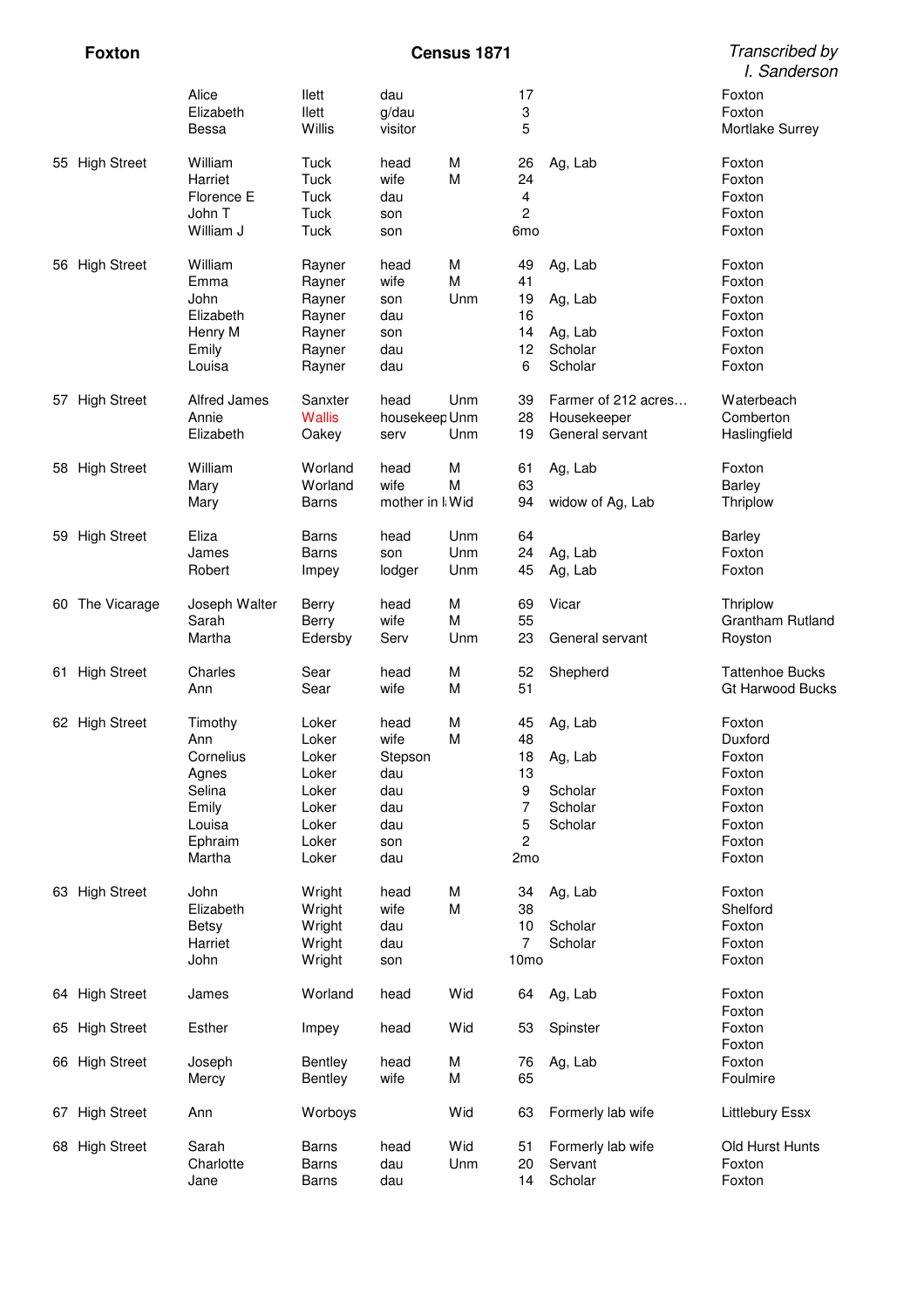**Foxton Census 1871** 

| Transcribed by |
|----------------|
| I. Sanderson   |

|    | 69 High Street                | David<br>Emma<br>Louisa<br>David<br>Emily                                          | Impey<br>Impey<br>Impey<br>Impey<br>Impey                                    | head<br>wife<br>dau<br>son<br>dau                                  | M<br>M               | 39<br>33<br>10<br>8<br>8                                 | Ag, Lab<br>Scholar<br>Scholar                                                          | Foxton<br>Foxton<br>Foxton                                                               |
|----|-------------------------------|------------------------------------------------------------------------------------|------------------------------------------------------------------------------|--------------------------------------------------------------------|----------------------|----------------------------------------------------------|----------------------------------------------------------------------------------------|------------------------------------------------------------------------------------------|
| 70 | <b>High Street</b>            | James<br>Mary<br>Sidney<br>Herbert                                                 | <b>Matthews</b><br>Matthews<br><b>Matthews</b><br><b>Matthews</b>            | head<br>wife<br>son<br>son                                         | M<br>M               | 46<br>46<br>11<br>6                                      | Ag, Lab<br>Scholar                                                                     | Foxton<br>Foxton<br>Foxton<br>Foxton                                                     |
| 71 | <b>High Street</b>            | John<br>Leah<br>Rachel<br>John                                                     | <b>Brand</b><br><b>Brand</b><br><b>Brand</b><br><b>Brand</b>                 | head<br>wife<br>dau<br>g/son                                       | M<br>M<br>Unm        | 69<br>68<br>39<br>$\overline{7}$                         | Ag, Lab<br>Scholar                                                                     | Foxton<br>Foxton<br>Foxton<br>Foxton                                                     |
|    | 72 High Street                | James<br>Emma<br>Sarah<br>Henry                                                    | Wright<br>Wright<br>Wright<br>Wright                                         | head<br>wife<br>dau<br>son                                         | M<br>M               | 29<br>28<br>3<br>4 <sub>mo</sub>                         | Gamekeeper<br>Scholar                                                                  | Foxton<br>Melbourn<br>Foxton<br>Foxton                                                   |
| 73 | <b>High Street</b>            | William<br>Sarah<br>Alfred<br>Elijah<br>Emma<br>William<br>Ellen<br>Margaret       | Newman<br>Newman<br>Newman<br>Newman<br>Newman<br>Newman<br>Newman<br>Wright | head<br>wife<br>son<br>son<br>dau<br>son<br>dau<br>mother in I Wid | M<br>M<br>Unm<br>Unm | 45<br>41<br>22<br>19<br>13<br>14<br>11<br>74             | Ag, Lab<br>Ag, Lab<br>Boot & Shoe maker<br>Scholar<br>Ag, Lab<br>Scholar<br>Wid Ag Lab | Foxton<br><b>Hull Yorks</b><br>Foxton<br>Foxton<br>Foxton<br>Foxton<br>Foxton<br>Ireland |
|    | 74 High Street                | Elijah<br>Caroline<br>Amy Ann<br>Henry<br>Alfred<br>Mary Ann<br>Timothy<br>Absolam | Looker<br>Looker<br>Looker<br>Looker<br>Looker<br>Looker<br>Looker<br>Looker | head<br>wife<br>dau<br>son<br>son<br>dau<br>father<br>nephew       | M<br>M<br>Wid        | 39<br>33<br>11<br>10<br>3<br>2 <sub>mo</sub><br>79<br>16 | Ag, Lab<br>Scholar<br>Ag, Lab<br>Scholar<br>Ag, Lab<br>Ag, Lab                         | Foxton<br>Doncaster Yorks<br>Foxton<br>Foxton<br>Foxton<br>Foxton<br>Foxton<br>Royston   |
|    | Uninhab                       |                                                                                    |                                                                              |                                                                    |                      |                                                          |                                                                                        |                                                                                          |
|    | 75 High Street                | Mary<br>Caroline<br>William<br>Thomas                                              | Halock<br>Halock<br>Halock<br>Oakman                                         | head<br>dau<br>son<br>brother                                      | Wid<br>Unm           | 49<br>10<br>8<br>30                                      | Ag, Lab widow<br>Scholar<br>Scholar<br>Ag, Lab                                         | Foxton<br>Foxton<br>Foxton<br>Foxton                                                     |
|    | 76 High Street<br>(Black Boy) | Esther<br>Jane<br>Caroline                                                         | Neale<br>Neale<br>Neale                                                      | head<br>dau<br>dau                                                 | Wid<br>Unm<br>Unm    | 60<br>27<br>20                                           | <b>Licensed Victualler</b><br><b>British School teacher</b>                            | <b>Barley</b><br>Foxton<br>Foxton                                                        |
| 77 | <b>High Street</b>            | Alfred                                                                             | <b>Buttler</b>                                                               | lodger                                                             | Unm                  | 20                                                       | <b>Railway Porter</b>                                                                  | March                                                                                    |
|    | 78 High Street                | John<br>Sarah<br>Elizabeth<br>Louis JH<br>Elizabeth                                | Newman<br>Newman<br>Hunt<br>Newman<br>Hunt                                   | head<br>wife<br>step dau<br>son<br>mother in I Wid                 | М<br>M<br>Unm        | 52<br>50<br>30<br>16<br>80                               | <b>Farm Baliff</b><br>Laundress<br>Groom<br>Formerly laundress                         | Foxton<br>Foxton<br>Foxton<br>Foxton<br>Chesterton                                       |
|    | 79 High Street                | Eliza<br>Charles<br>Alfred                                                         | Impey<br>Impey<br>Impey                                                      | head<br>son<br>son                                                 | Wid<br>Unm           | 56<br>24<br>13                                           | Ag, Lab widow<br>Ag, Lab<br>Ag, Lab                                                    | Foxton<br>Foxton<br>Foxton                                                               |
|    | 80 High Street                | Joseph<br>Hannah<br>Elizabeth<br>Rebecca                                           | Salmon<br>Salmon<br>Flook<br>Flook                                           | head<br>sister in lav Wid<br>sister in lav Wid<br>niece            | Unm<br>Unm           | 66<br>58<br>68<br>41                                     | Farmer of 52 acres<br>Farmers widow<br>Stonemasons widow                               | Foxton<br>Harston<br>Foxton<br>Cambridge                                                 |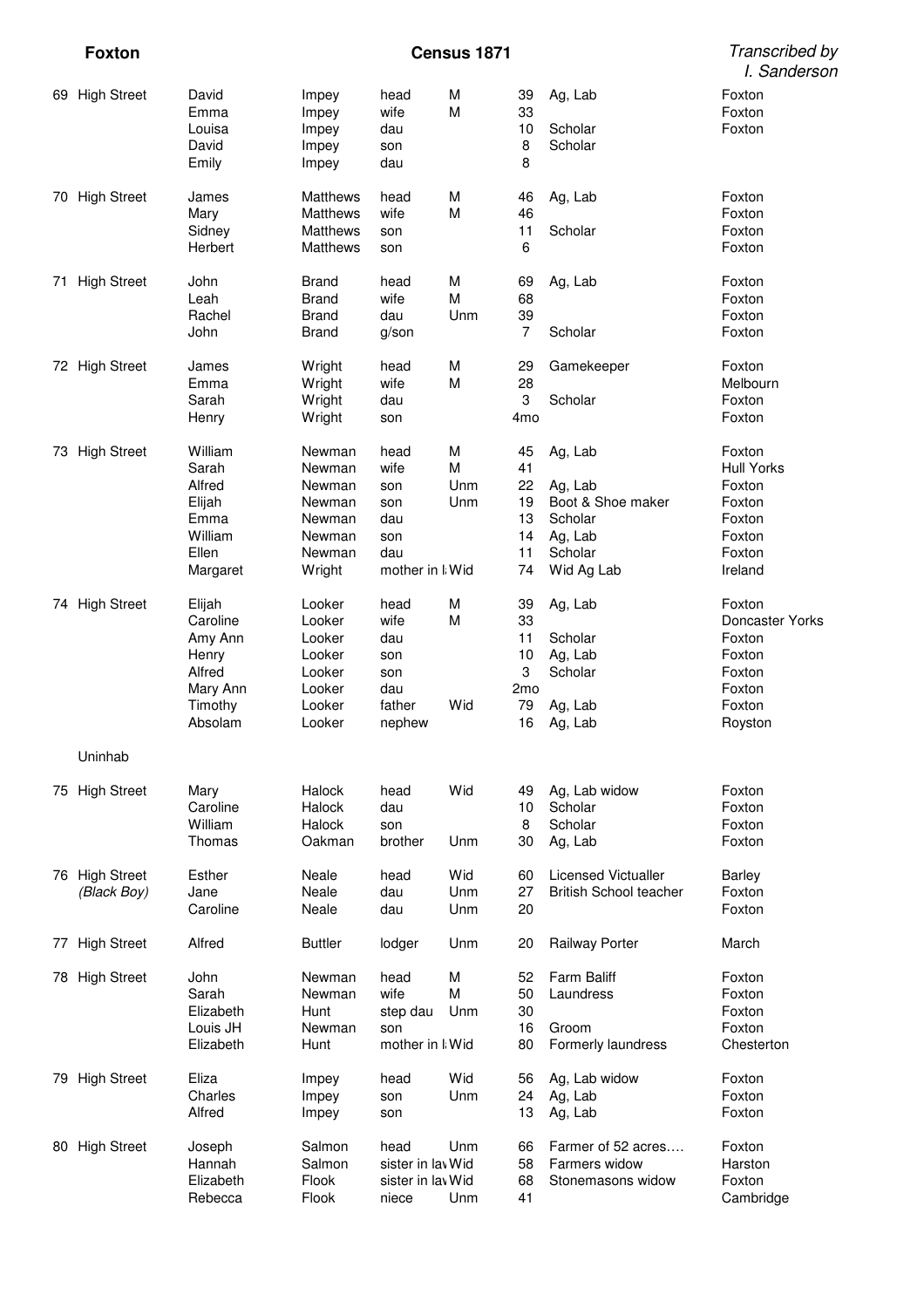| 81. | <b>High Street</b>   | William<br>Mary<br>Charles<br>Elizabeth<br>Susanna<br>Samuel                          | Ison<br>Ison<br>Ison<br>Ison<br>Ison<br>Ison                                           | head<br>wife<br>son<br>dau<br>dau<br>father                      | M<br>M<br>Wid        | 26<br>28<br>5<br>4<br>1<br>77                      | Ag, Lab<br>Scholar<br>Scholar<br>formerly Shepherd                        | Foxton<br>Foxton<br>Foxton<br>Foxton<br>Foxton<br>Thriplow                             |
|-----|----------------------|---------------------------------------------------------------------------------------|----------------------------------------------------------------------------------------|------------------------------------------------------------------|----------------------|----------------------------------------------------|---------------------------------------------------------------------------|----------------------------------------------------------------------------------------|
|     | 82 High Street       | Henry                                                                                 | Hancock                                                                                | lodger                                                           | Unm                  | 18                                                 | Malster                                                                   | Fulbourn                                                                               |
|     | 83 High Street       | William<br>Mary Ann<br>Robert A                                                       | Heffer<br>Heffer<br>Heffer                                                             | head<br>wife<br>son                                              | M<br>M<br>Unm        | 59<br>53<br>31                                     | Farmer of 110 acres                                                       | Stapleford<br>Harston<br>Foxton                                                        |
|     | 84 Stockers Lane     | David<br>Frances                                                                      | <b>Barns</b><br><b>Barns</b>                                                           | head<br>wife                                                     | M<br>M               | 50<br>60                                           | Ag, Lab                                                                   | Foxton<br>Hardwick                                                                     |
|     | 85 Stockers Lane     | John<br>Harriet<br>Swan<br>Matilda<br>Elizabeth                                       | Tuck<br>Tuck<br>Tuck<br>Tuck<br>Tuck                                                   | head<br>dau<br>son<br>dau<br>dau                                 | Wid<br>Unm           | 49<br>16<br>14<br>12<br>8                          | Plate layer on Rail<br>House keeper<br>Ag, Lab<br>Scholar<br>Scholar      | Foxton<br>Foxton<br>Foxton<br>Foxton<br>Foxton                                         |
| 86. | <b>Stockers Lane</b> | Thomas<br>Mary<br>Edward T<br>Ada A<br>Elisha                                         | Wright<br>Wright<br>Wright<br>Wright<br>Wright                                         | head<br>wife<br>son<br>dau<br>son                                | M<br>M               | 28<br>28<br>$\overline{7}$<br>4<br>2               | Ag, Lab<br>Scholar<br>Scholar                                             | Foxton<br>Foxton<br>Foxton<br>Foxton<br>Foxton                                         |
| 87  | Stockers Lane        | Alfred<br>Sarahann<br>Wallis<br>Susan<br>Alice<br>Eli<br>Mary<br>Eliza Ann<br>Harriet | Wright<br>Wright<br>Wright<br>Wright<br>Wright<br>Wright<br>Wright<br>Wright<br>Wright | head<br>wife<br>son<br>dau<br>dau<br>son<br>dau<br>dau<br>dau    | M<br>M               | 37<br>32<br>13<br>11<br>10<br>8<br>5<br>3<br>1     | Ag, Lab<br>Ag, Lab<br>Scholar<br>Scholar<br>Scholar<br>Scholar<br>Scholar | Foxton<br>Foxton<br>Foxton<br>Foxton<br>Foxton<br>Foxton<br>Foxton<br>Foxton<br>Foxton |
|     | 88 Stockers Lane     | Henry<br>Sarah A<br>Susan                                                             | Fuller<br>Fuller<br>Newman                                                             | head<br>wife<br>serv                                             | M<br>M               | 36<br>35<br>16                                     | Ag, Lab<br>domestic                                                       | Newton<br>Foxton<br>Foxton                                                             |
|     | 89 Stockers Lane     | Thomas<br>Harriet<br>William                                                          | Loker<br>Loker<br>Loker                                                                | head<br>wife<br>son                                              | M<br>M               | 49<br>54<br>16                                     | Ag, Lab<br>Ag, Lab                                                        | Foxton<br>Sawston<br>Foxton                                                            |
|     | 90 Stockers Lane     | Rachel                                                                                | Allen                                                                                  | head                                                             | Wid                  | 68                                                 | Lab widow                                                                 | Foxton                                                                                 |
| 91  | Stockers Lane        | Abraham<br>Rebecca<br>Charles<br>John<br>Susan H<br>Ernest A<br>Dinah                 | Loker<br>Loker<br>Loker<br>Loker<br>Loker<br>Loker<br>Loker                            | head<br>wife<br>son<br>son<br>dau<br>$g$ /son<br>mother in I Wid | M<br>M<br>Unm<br>Unm | 58<br>53<br>20<br>17<br>14<br>$\overline{c}$<br>84 | malster<br>Ag, Lab<br>Ag, Lab<br>widow of Ag, Lab                         | Foxton<br>Foxton<br>Foxton<br>Foxton<br>Islington Middx<br>Barrington                  |
|     | 92 Stockers Lane     | Joseph<br>Sarah                                                                       | <b>Butler</b><br><b>Butler</b>                                                         | head<br>wife                                                     | M<br>M               | 64<br>57                                           | Ag, Lab                                                                   | Foxton<br>Harston                                                                      |
|     | 93 Stockers Lane     | Alfred<br>Susan<br>John<br>Lavinia<br>Thomas<br>Harry<br>Elizabeth                    | Rayner<br>Rayner<br>Rayner<br>Rayner<br>Rayner<br>Rayner<br>Rayner                     | head<br>wife<br>son<br>dau<br>son<br>son<br>dau                  | M<br>M               | 23<br>33<br>13<br>12<br>9<br>5<br>3                | Ag, Lab<br>Ag, Lab<br>Scholar<br>Scholar<br>Scholar<br>Scholar            | Foxton<br>Heydon<br>Foxton<br>Foxton<br>Foxton<br>Foxton<br>Foxton                     |